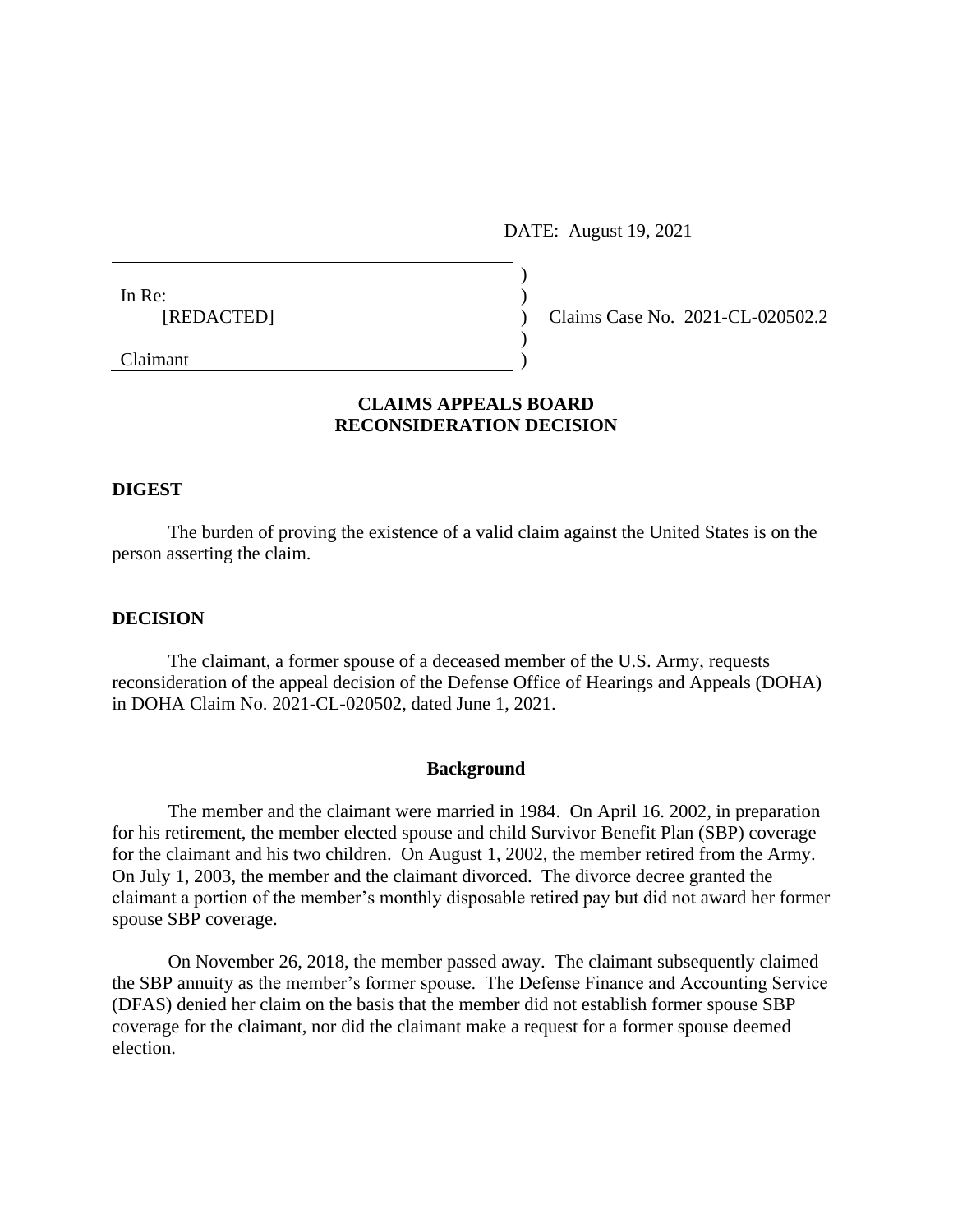The claimant appealed DFAS's denial of her claim. In the DOHA appeal decision, the adjudicator upheld DFAS's denial of the claim for the SBP annuity. She explained that an election for former spouse SBP coverage, whether voluntary, ordered, or deemed, had to have been received by DFAS within one year of the date of the divorce.

In her request for reconsideration, the claimant states that she was married to the member while he served on active duty and she took care of the household so that he could focus on his work. She states that each time he received orders resulting in a move, she had to quit her job and start a new one somewhere else. She believes that it is unfair that his second wife who was not in his life for all of his active military service gets the benefit of the SBP annuity.

## **Discussion**

Claims against the government may be allowed only for expenses authorized by statute or regulation. *See* DOHA Claims Case No. 2021-CL-021205.2 (June 30, 2021). Therefore, DOHA must render decisions based on applicable statutes, regulations and our prior administrative decisions.

The SBP, set out in 10 U.S.C. §§ 1447-1455, is an income maintenance program for the survivors of deceased members of the uniformed services. Spousal coverage ends upon divorce. If a member divorces and wishes to provide SBP coverage for the former spouse, the member must notify DFAS in writing of the divorce and the intention to provide coverage for the former spouse, even if the former spouse was the spouse beneficiary immediately prior to the divorce. Former spouse coverage must be established within one year from the date of the divorce. *See* 10 U.S.C. §1448(b)(3)(A). In addition, a member may be required under the terms of a divorce decree to provide SBP coverage to the former spouse. If the member fails to do so, the former spouse has one year from the date of the divorce to request a deemed election. *See* 10 U.S.C.  $§$  1450(f)(3).

In this case, the claimant was covered as the member's spouse SBP beneficiary from the time he retired in 2002 until such coverage ended with their divorce in July 2003. The claimant was not awarded former spouse SBP coverage in the divorce decree. Therefore, she had no statutory right to request a deemed election. Further, although the member may have intended that his former spouse be covered under the SBP, he failed to establish former spouse SBP coverage within one year of their divorce. Therefore, DFAS properly denied the claim for the SBP annuity. *See* DOHA Claims Case No. 2021-CL-021205.2, *supra*; and DOHA Claims Case No. 2020-CL-042201.2 (November 18, 2020).